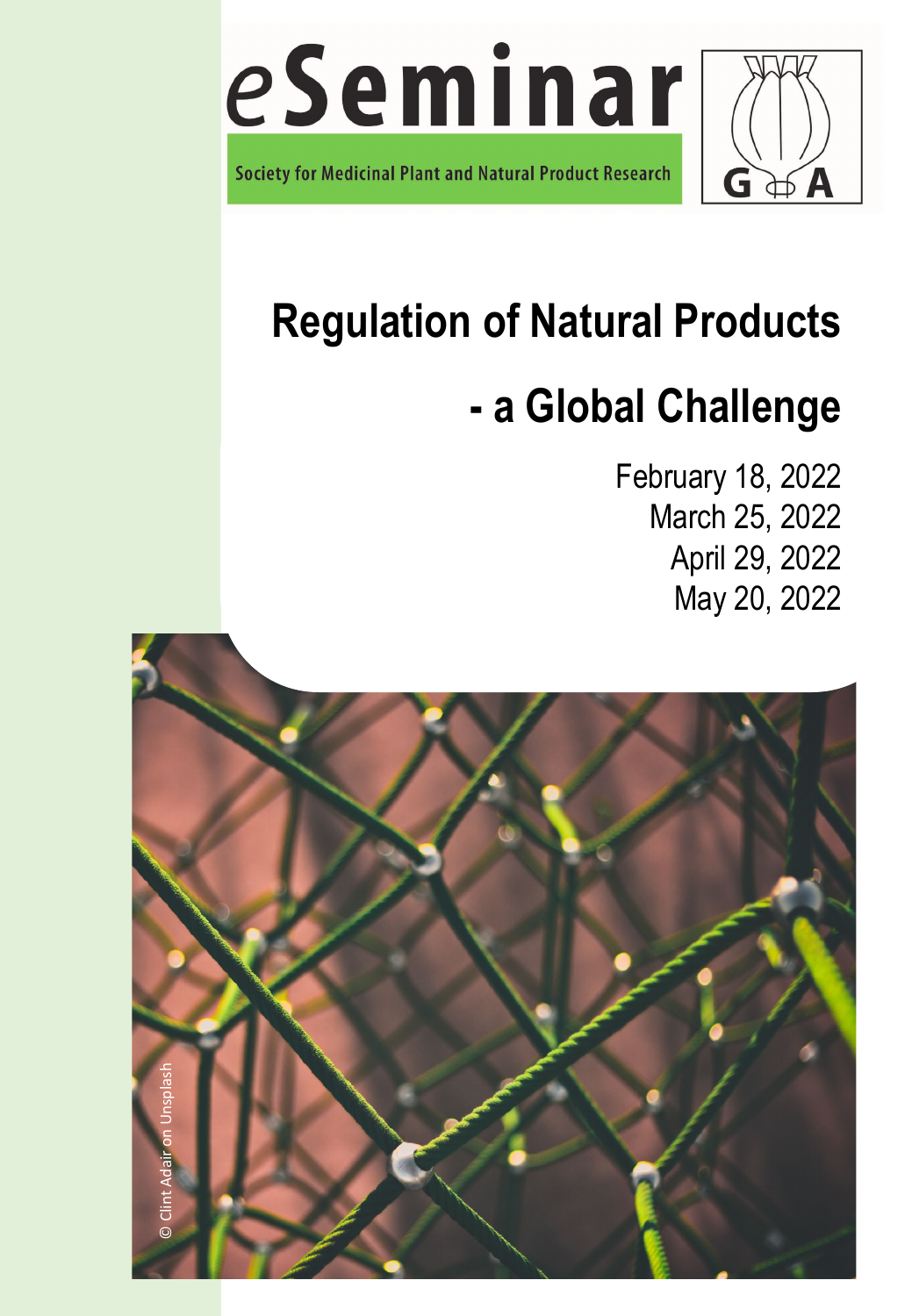#### **Regulation of Natural Products – a GA eSeminar series**

The regulation of natural products is a global challenge, given the multitude of regulatory pathways and different approaches globally. Therefore, GA, the Society for Medicinal Plants and Natural Product research, steps in a series of lectures on Regulatory Affairs for (traditional) herbal medicinal products, herbal food supplements (so called botanicals), and substance-based medical devices, with leading experts from industry, authorities and academia worldwide as lecturers. The aim is to help in differentiating the different market niches for herbal products in the countries of this world and to reveal pros and cons of the categories. Part A of the eSeminar, in autumn 2021, gave an overview of the regulation of mainly supply and quality of the products from different regulatory pathways.

Part B of the eSeminar series in spring 2022, with four issues, will give insights to the regulation of the different types of natural products in different regions worldwide, again presented by renowned experts in the field.

This last issue of part B will be focussing on South and Middle America.

#### **Regulations on Botanical Dietary Supplements and Herbal Medicines in Panama**

Dr Angela I. Calderón, Auburn University, Harrison School of Pharmacy, Department of Drug Discovery and Development, USA

**The use of medicinal plants in Mexico - do we need a better regulation?"**

Prof. Dr. Adolfo Andrade Cetto, Facultad de Ciencias, México

|          | <b>Part B: HMPS AND BOTANICALS: REGULATION WORLDWIDE</b>                |                  |
|----------|-------------------------------------------------------------------------|------------------|
| Day 1:   | Europe                                                                  | Feb 18, 2022     |
|          | different time!                                                         | 15:00-17:30 CET  |
| Day $2:$ | <b>United States and Canada</b>                                         | March 25, 2022   |
|          |                                                                         | 15:00-17:30 CET  |
| Day $3:$ | East Asia - Herbal Medicinal Products with a tradition (TCM, AYUSH,     | April 29, 2022   |
|          | etc.) and without (modern herbal medicine)                              | 13:00-15:30 CEST |
| Day $4:$ | South / Middle America - Herbal Medicinal Products with a tradition and | May 20, 2022     |
|          | without                                                                 | 15:00-17:30 CEST |